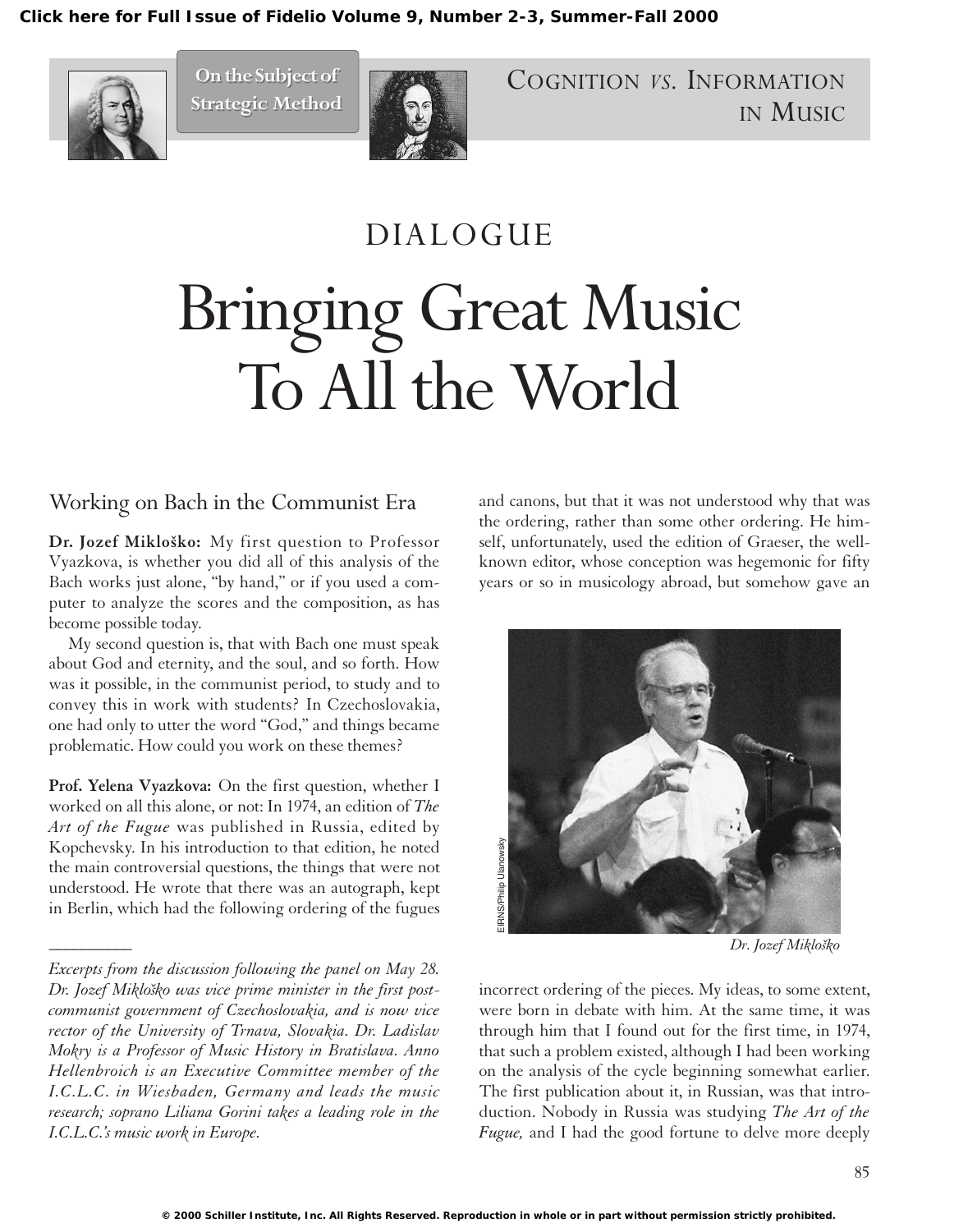into this problem on my own, without any help from the outside—with the exception of Bach's own hints.

I think that it was always possible to study Bach, despite the themes of "God," "the soul," and so forth. These themes were not particularly raised. People began to study Bach more thoroughly, later, in the 1980s. What you had earlier, was on the level of what we call "musical literature," which is descriptive, concerning how some-



*Liliana Gorini*

thing is structured, in general terms, not specialized language, so that the it would be accessible to non-specialists.

Things were more difficult, with Beethoven. Our musicologist Fishman, when he first published a book of Beethoven's sketches, which included Beethoven's sketches for *Christ on the Mount of Olives.* Natan Lvovich Fishman wrote almost nothing about that oratorio, just ten pages. He told me, in a personal conversation, that it would be impossible to develop that theme thoroughly in our time. The whole publication could have been stopped. That was in the early 1960s. But things were always calmer, with Bach. The historical gap was too big, between our time and Bach's, between our time and the Baroque era, so there were essentially no forbidden areas. **Miklosko:** And, about using a computer?

**Vyazkova:** No, everything is by hand. We don't have computers like that. Do you? I'll have to come visit you!

## Celebrate Bach's 250th Anniversary

**Prof. Ladislav Mokry:** I would like to situate the four speeches that we heard yesterday and today, in a larger process, which is ongoing, and that is the new image of Bach. Since 1950, more or less, as we gained access to the source material, we tried not only to understand Bach better, but also to lend new meaning to his work. And, in this sense, I think this conference has made an essential

contribution, from many points of view, in every case, very useful and very fundamental.

So, I am very grateful that we have, in this manner, carried forward the task which today's musicology has to fulfill. The first to be undertaken, is the study of the manuscripts, which had remained unknown for a long period of time. This was done by Philipp Spitta, who published the biography of Bach that was considered the ultimate that could be said about Bach. The new Bach edition that was completed in 1900, was also considered the last word on Bach. Today, there is a new edition, which is essentially different because Bach is understood better. Some things which had sometimes been wrongly interpreted, are better understood now, for example . . . .

It is often the case that Bach, naturally, many times reformulated elements in a way that is very deep. The "O Haupt voll Blut und Wunden," which Ortrun played for us, was originally a soldiers' song. What came out, was part of the artistic maturity which Bach achieved, not only in this case, but more generally.

It is therefore, today, the task to present the new image of Bach, with so many manifolds and so much significance, that one not only thereby understands Bach better, but also can disseminate his works much better.

For this reason, in my country, we have put a certain process into motion: We want, on July 28, the 250th anniversary of the death of Bach, to hold 250 concerts of his music. And in every concert, the *Jesu Meine Freude* will be presented. There are three different versions of this: one for the small church organ, and two others, which are more difficult; through them one can understand the connections of this work. This will be presented in 250 places, not only to hold concerts, but also to make people aware that Bach exists, and that not only can one work with his music today, but one should.

Interestingly, this initiative, though not yet realized, has become well known, and the Council of Europe has endorsed our initiative, and we are looking, so to speak, at the last minute, to organize 250 more concerts in Europe. We have made contact with a publisher, who has published the three different versions of the *Jesu Meine Freude* in a pamphlet, and made it available to us free of charge. So if any of you want to have this, we can send it to you.

**Anno Hellenbroich:** I am very thankful that Professor Mokry made these remarks, because he had suggested a while ago, that the international Schiller Institute prepare a seminar; one fruit of his suggestion, is this panel this morning, at the international conference. We have to think, how we can pick up his suggestion, this year.

I might make one remark, concerning a different aspect, to which Dr. Mokry referred, which is how we